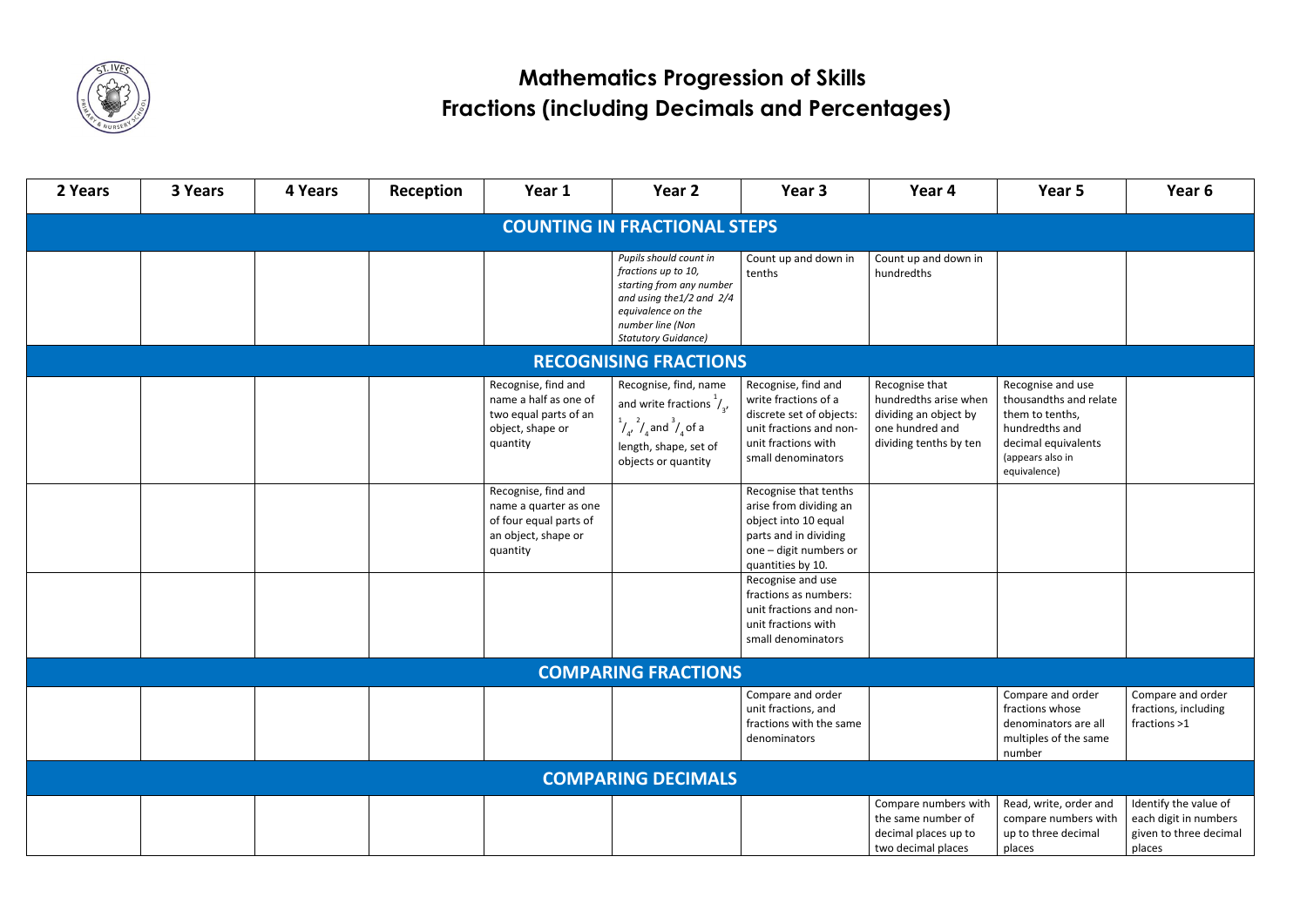

| 2 Years                                                            | 3 Years | 4 Years | Reception | Year 1 | Year 2                                                                                                                          | Year 3                                                                                       | Year 4                                                                                         | Year 5                                                                                                                                                                                                             | Year 6                                                                                                                                                  |  |  |
|--------------------------------------------------------------------|---------|---------|-----------|--------|---------------------------------------------------------------------------------------------------------------------------------|----------------------------------------------------------------------------------------------|------------------------------------------------------------------------------------------------|--------------------------------------------------------------------------------------------------------------------------------------------------------------------------------------------------------------------|---------------------------------------------------------------------------------------------------------------------------------------------------------|--|--|
| <b>ROUNDING INCLUDING DECIMALS</b>                                 |         |         |           |        |                                                                                                                                 |                                                                                              |                                                                                                |                                                                                                                                                                                                                    |                                                                                                                                                         |  |  |
|                                                                    |         |         |           |        |                                                                                                                                 |                                                                                              | Round decimals with<br>one decimal place to<br>the nearest whole<br>number                     | Round decimals with<br>two decimal places to<br>the nearest whole<br>number and to one<br>decimal place                                                                                                            | Solve problems which<br>require answers to be<br>rounded to specified<br>degrees of accuracy                                                            |  |  |
| <b>EQUIVALENCE (INCLUDING FRACTIONS, DECIMALS AND PERCENTAGES)</b> |         |         |           |        |                                                                                                                                 |                                                                                              |                                                                                                |                                                                                                                                                                                                                    |                                                                                                                                                         |  |  |
|                                                                    |         |         |           |        | Write simple fractions<br>e.g. $^{1}/_{2}$ of 6 = 3 and<br>recognise the<br>equivalence of $\frac{2}{3}$ and<br>$\frac{1}{2}$ . | Recognise and show,<br>using diagrams,<br>equivalent fractions<br>with small<br>denominators | Recognise and show,<br>using diagrams,<br>families of common<br>equivalent fractions           | Identify, name and<br>write equivalent<br>fractions of a given<br>fraction, represented<br>visually, including<br>tenths and hundredths                                                                            | Use common factors to<br>simplify fractions; use<br>common multiples to<br>express fractions in the<br>same denomination                                |  |  |
|                                                                    |         |         |           |        |                                                                                                                                 |                                                                                              | Recognise and write<br>decimal equivalents of<br>any number of tenths<br>or hundredths         | Read and write<br>decimal numbers as<br>fractions (e.g. $0.71 =$<br>$^{71}/_{100}$                                                                                                                                 | Associate a fraction<br>with division and<br>calculate decimal<br>fraction equivalents<br>(e.g. 0.375) for a<br>simple fraction (e.g.<br>$\binom{1}{8}$ |  |  |
|                                                                    |         |         |           |        |                                                                                                                                 |                                                                                              | Recognise and write<br>decimal equivalents to<br>$\frac{1}{4}$ , $\frac{1}{2}$ , $\frac{3}{4}$ | Recognise and use<br>thousandths and relate<br>them to tenths,<br>hundredths and<br>decimal equivalents                                                                                                            | Recall and use<br>equivalences between<br>simple fractions,<br>decimals and<br>percentages, including<br>in different contexts.                         |  |  |
|                                                                    |         |         |           |        |                                                                                                                                 |                                                                                              |                                                                                                | Recognise the per cent<br>symbol (%) and<br>understand that per<br>cent relates to<br>"number of parts per<br>hundred", and write<br>percentages as a<br>fraction with<br>denominator 100 as a<br>decimal fraction |                                                                                                                                                         |  |  |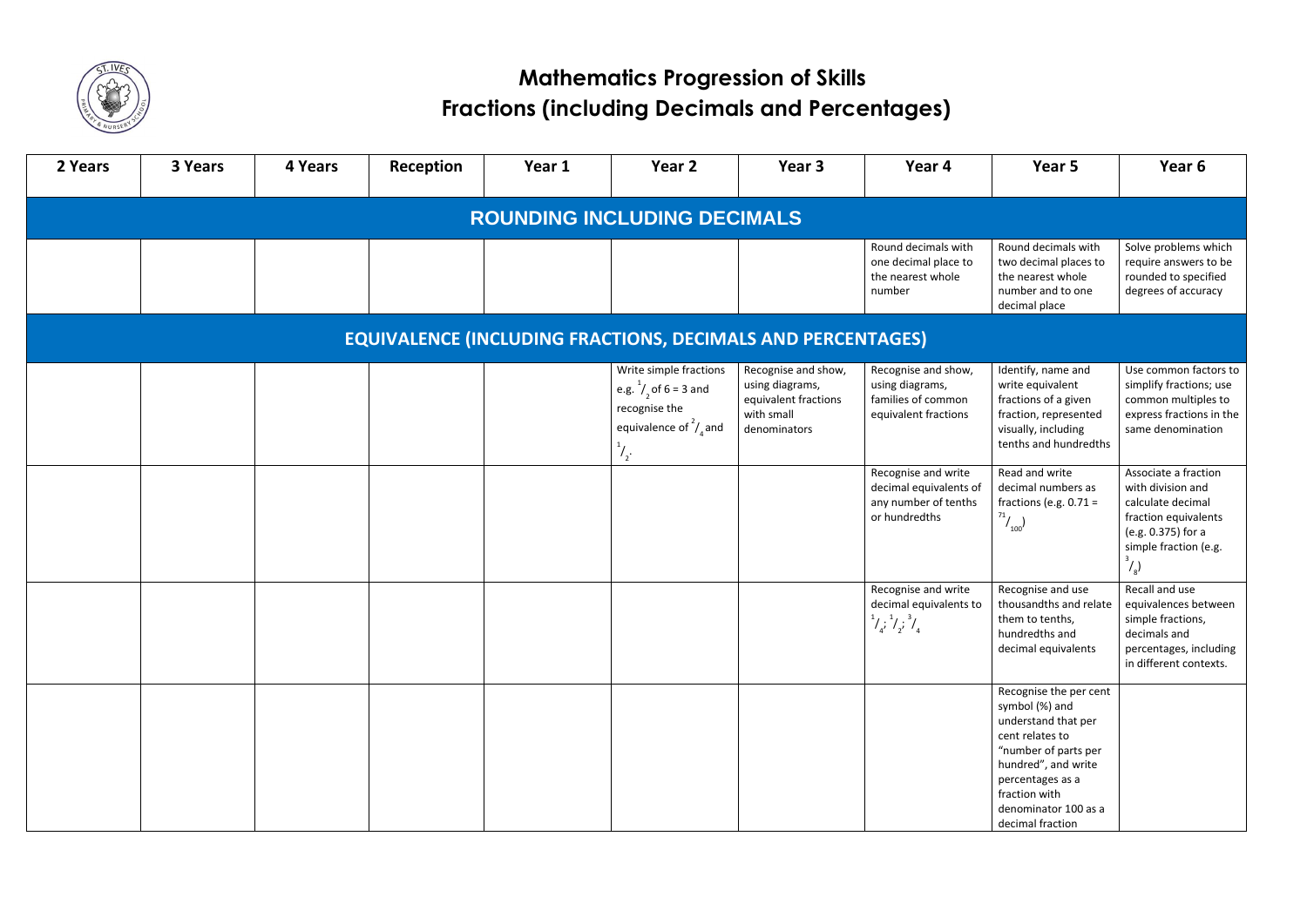

| 2 Years | 3 Years | 4 Years | Reception | Year 1                                          | Year 2 | Year 3                                                                                                                               | Year 4                                                     | Year 5                                                                                                                                                                                   | Year <sub>6</sub>                                                                                                                      |
|---------|---------|---------|-----------|-------------------------------------------------|--------|--------------------------------------------------------------------------------------------------------------------------------------|------------------------------------------------------------|------------------------------------------------------------------------------------------------------------------------------------------------------------------------------------------|----------------------------------------------------------------------------------------------------------------------------------------|
|         |         |         |           |                                                 |        | <b>ADDITION AND SUBTRACTION OF FRACTIONS</b>                                                                                         |                                                            |                                                                                                                                                                                          |                                                                                                                                        |
|         |         |         |           |                                                 |        | Add and subtract<br>fractions with the<br>same denominator<br>within one whole (e.g.<br>$\binom{5}{7} + \binom{1}{7} = \binom{6}{7}$ | Add and subtract<br>fractions with the<br>same denominator | Add and subtract<br>fractions with the<br>same denominator and<br>multiples of the same<br>number                                                                                        | Add and subtrac<br>fractions with di<br>denominators a<br>mixed numbers,<br>the<br>Concept of equiv<br>fractions                       |
|         |         |         |           |                                                 |        |                                                                                                                                      |                                                            | Recognise mixed<br>numbers and improper<br>fractions and convert<br>from one form to the<br>other and write<br>mathematical<br>statements > 1 as a<br>mixed number (e.g. $\frac{2}{5}$ ) |                                                                                                                                        |
|         |         |         |           |                                                 |        |                                                                                                                                      |                                                            | + $^{4}/_{5} = ^{6}/_{5} = 1^{1}/_{5}$                                                                                                                                                   |                                                                                                                                        |
|         |         |         |           | <b>MULTIPLICATION AND DIVISION OF FRACTIONS</b> |        |                                                                                                                                      |                                                            |                                                                                                                                                                                          |                                                                                                                                        |
|         |         |         |           |                                                 |        |                                                                                                                                      |                                                            | Multiply proper<br>fractions and mixed<br>numbers by whole<br>numbers, supported by<br>materials and diagrams                                                                            | Multiply simple<br>proper fractions<br>writing the answ<br>its simplest form<br>$\int_{4}^{1}/\times \int_{2}^{1}/\times \int_{8}^{1}$ |
|         |         |         |           |                                                 |        |                                                                                                                                      |                                                            |                                                                                                                                                                                          | Multiply one-dig<br>numbers with up<br>two decimal pla<br>whole numbers                                                                |
|         |         |         |           |                                                 |        |                                                                                                                                      |                                                            |                                                                                                                                                                                          | Divide proper fra<br>by whole numbe<br>$\frac{1}{3}$ ÷ 2 = $\frac{1}{6}$ )                                                             |

| Year 5                                                                                                                                                                                                                                    | Year 6                                                                                                                                          |  |  |  |  |
|-------------------------------------------------------------------------------------------------------------------------------------------------------------------------------------------------------------------------------------------|-------------------------------------------------------------------------------------------------------------------------------------------------|--|--|--|--|
|                                                                                                                                                                                                                                           |                                                                                                                                                 |  |  |  |  |
| Add and subtract<br>fractions with the<br>same denominator and<br>multiples of the same<br>number                                                                                                                                         | Add and subtract<br>fractions with different<br>denominators and<br>mixed numbers, using<br>the<br>Concept of equivalent<br>fractions           |  |  |  |  |
| Recognise mixed<br>numbers and improper<br>fractions and convert<br>from one form to the<br>other and write<br>mathematical<br>statements $>$ 1 as a<br>mixed number (e.g. $\frac{2}{5}$<br>+ $^{4}/_{5}$ = $^{6}/_{5}$ = 1 $^{1}/_{5}$ ) |                                                                                                                                                 |  |  |  |  |
|                                                                                                                                                                                                                                           |                                                                                                                                                 |  |  |  |  |
| Multiply proper<br>fractions and mixed<br>numbers by whole<br>numbers, supported by<br>materials and diagrams                                                                                                                             | Multiply simple pairs of<br>proper fractions,<br>writing the answer in<br>its simplest form (e.g.<br>$\frac{1}{4}x^{1}/\frac{1}{2}=\frac{1}{8}$ |  |  |  |  |
|                                                                                                                                                                                                                                           | Multiply one-digit<br>numbers with up to<br>two decimal places by<br>whole numbers                                                              |  |  |  |  |
|                                                                                                                                                                                                                                           | Divide proper fractions<br>by whole numbers (e.g.<br>$\frac{1}{3}$ ÷ 2 = $\frac{1}{6}$ )                                                        |  |  |  |  |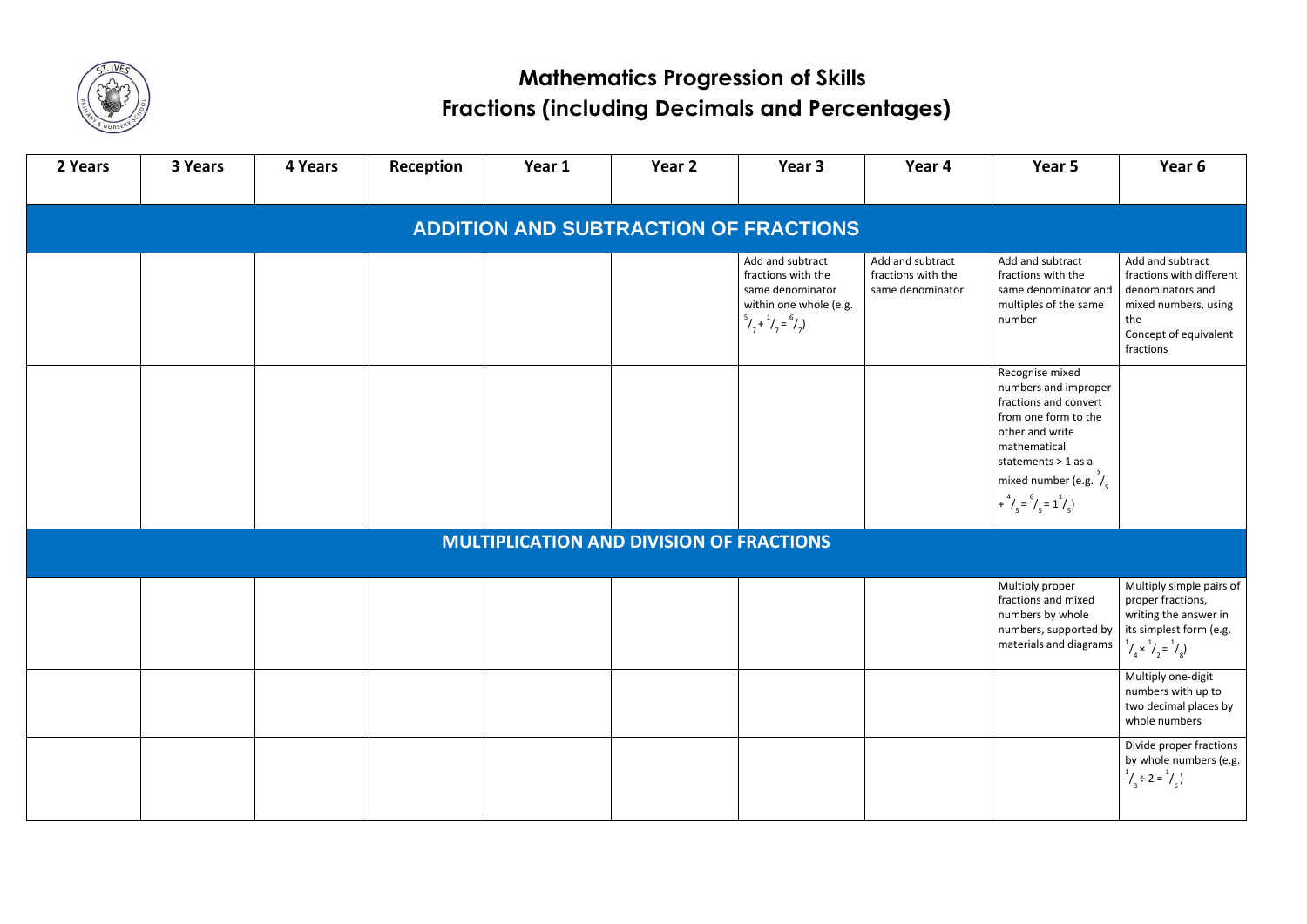



| 2 Years                                        | 3 Years | 4 Years | Reception | Year 1 | Year 2 | Year 3 | Year 4                                                                                                                                                                    | Year 5 | Year 6                                                                                                                                                                             |  |
|------------------------------------------------|---------|---------|-----------|--------|--------|--------|---------------------------------------------------------------------------------------------------------------------------------------------------------------------------|--------|------------------------------------------------------------------------------------------------------------------------------------------------------------------------------------|--|
| <b>MULTIPLICATION AND DIVISION OF DECIMALS</b> |         |         |           |        |        |        |                                                                                                                                                                           |        |                                                                                                                                                                                    |  |
|                                                |         |         |           |        |        |        | Find the effect of<br>dividing a one- or two-<br>digit number by 10 and<br>100, identifying the<br>value of the digits in<br>the answer as ones,<br>tenths and hundredths |        | Multiply one-digit<br>numbers with up to<br>two decimal places by<br>whole numbers                                                                                                 |  |
|                                                |         |         |           |        |        |        |                                                                                                                                                                           |        | Multiply and divide<br>numbers by 10, 100<br>and 1000 where the<br>answers are up to<br>three decimal places                                                                       |  |
|                                                |         |         |           |        |        |        |                                                                                                                                                                           |        | Identify the value of<br>each digit to three<br>decimal places and<br>multiply and divide<br>numbers by 10, 100<br>And 1000 where the<br>answers are up to<br>three decimal places |  |
|                                                |         |         |           |        |        |        |                                                                                                                                                                           |        | Associate a fraction<br>with division and<br>calculate decimal<br>fraction equivalents<br>(e.g. 0.375) for a<br>simple fraction<br>(e.g. $\frac{3}{8}$ )                           |  |
|                                                |         |         |           |        |        |        |                                                                                                                                                                           |        | Use written division<br>methods in cases<br>where the answer has<br>up to two decimal<br>places                                                                                    |  |